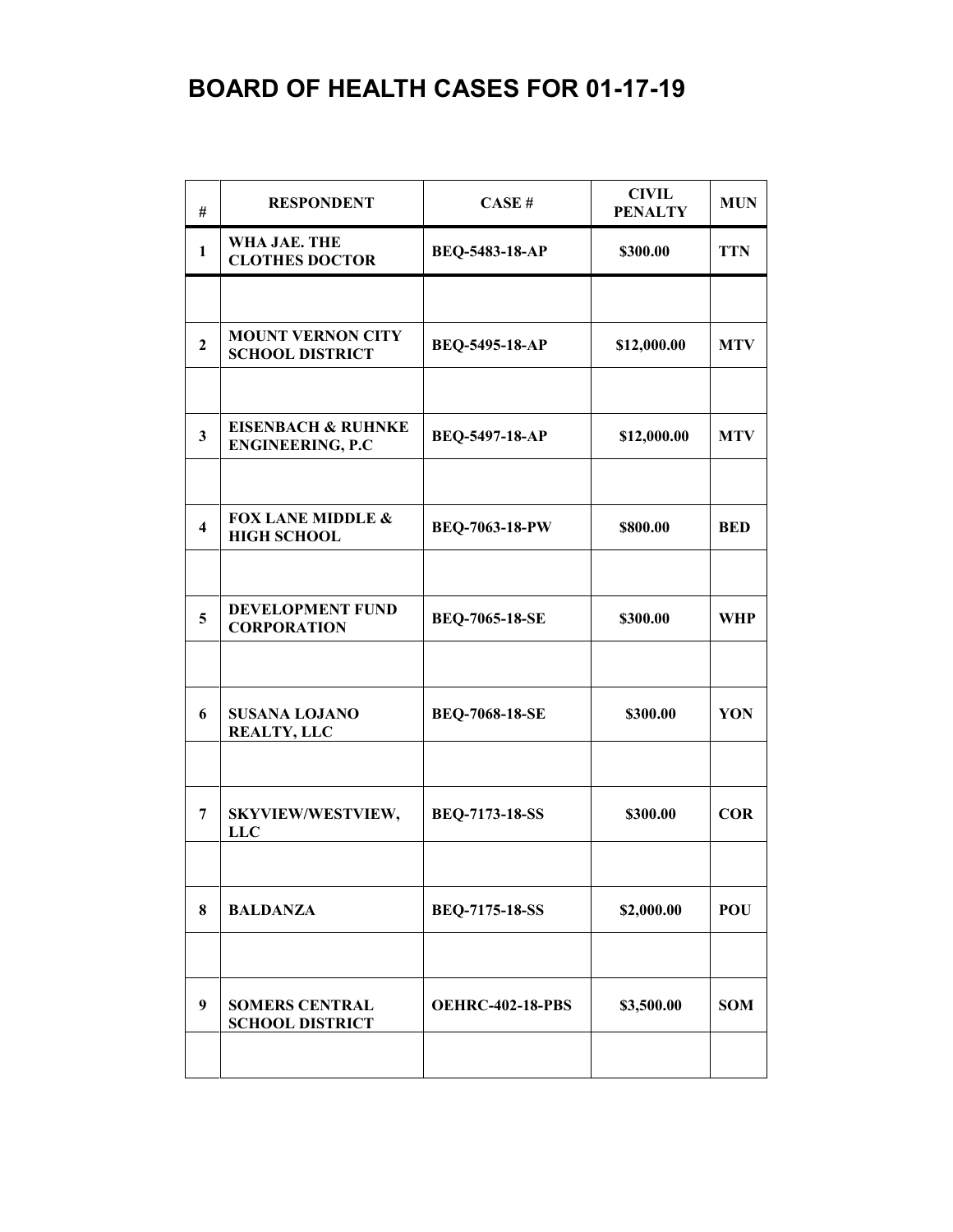| #  | <b>RESPONDENT</b>                                                                                       | CASE#                    | <b>CIVIL</b><br><b>PENALTY</b> | <b>MUN</b> |
|----|---------------------------------------------------------------------------------------------------------|--------------------------|--------------------------------|------------|
| 10 | <b>REGENT GARDENS</b><br><b>INVESTOR 1, LLC. c/o</b><br><b>AMBER PROPERTY</b><br><b>MANAGEMENT, INC</b> | <b>OEHRC-610-18-PBS</b>  | \$2,250.00                     | <b>POC</b> |
|    |                                                                                                         |                          |                                |            |
| 11 | <b>JEFFREY PARK, LTD</b>                                                                                | <b>OEHRC-618-18-PBS</b>  | \$1,000.00                     | <b>SCD</b> |
|    |                                                                                                         |                          |                                |            |
| 12 | <b>BEDFORD PARK @</b><br><b>WESTCHESTER, LLC</b>                                                        | <b>OEHRC-1207-18-PBS</b> | \$1,250.00                     | <b>BED</b> |
|    |                                                                                                         |                          |                                |            |
| 13 | <b>OSSINING WATERVIEW,</b><br><b>LLC</b>                                                                | <b>OEHRC-1211-18-PBS</b> | \$6,250.00                     | <b>OSV</b> |
|    |                                                                                                         |                          |                                |            |
| 14 | <b>BROADVIEW</b><br>PROPERTIES, LLC                                                                     | <b>OEHRC-1719-18-PBS</b> | \$2,500.00                     | <b>PEL</b> |
|    |                                                                                                         |                          |                                |            |
| 15 | MAYCO, LLC                                                                                              | <b>OEHRC-1816-18-PBS</b> | \$600.00                       | <b>NER</b> |
|    |                                                                                                         |                          |                                |            |
| 16 | <b>SHEBAR REALTY, LLC</b>                                                                               | <b>OEHRC-1835-18-PBS</b> | \$5,000.00                     | <b>MTV</b> |
|    |                                                                                                         |                          |                                |            |
| 17 | <b>THE WARTBURG</b>                                                                                     | <b>OEHRC-1837-18-PBS</b> | \$3,000.00                     | <b>MTV</b> |
|    |                                                                                                         |                          |                                |            |
| 18 | <b>SINNOTT</b><br>MANAGEMENT, CO.                                                                       | <b>OEHRC-2505-18-PBS</b> | \$6,000.00                     | PEL        |
|    |                                                                                                         |                          |                                |            |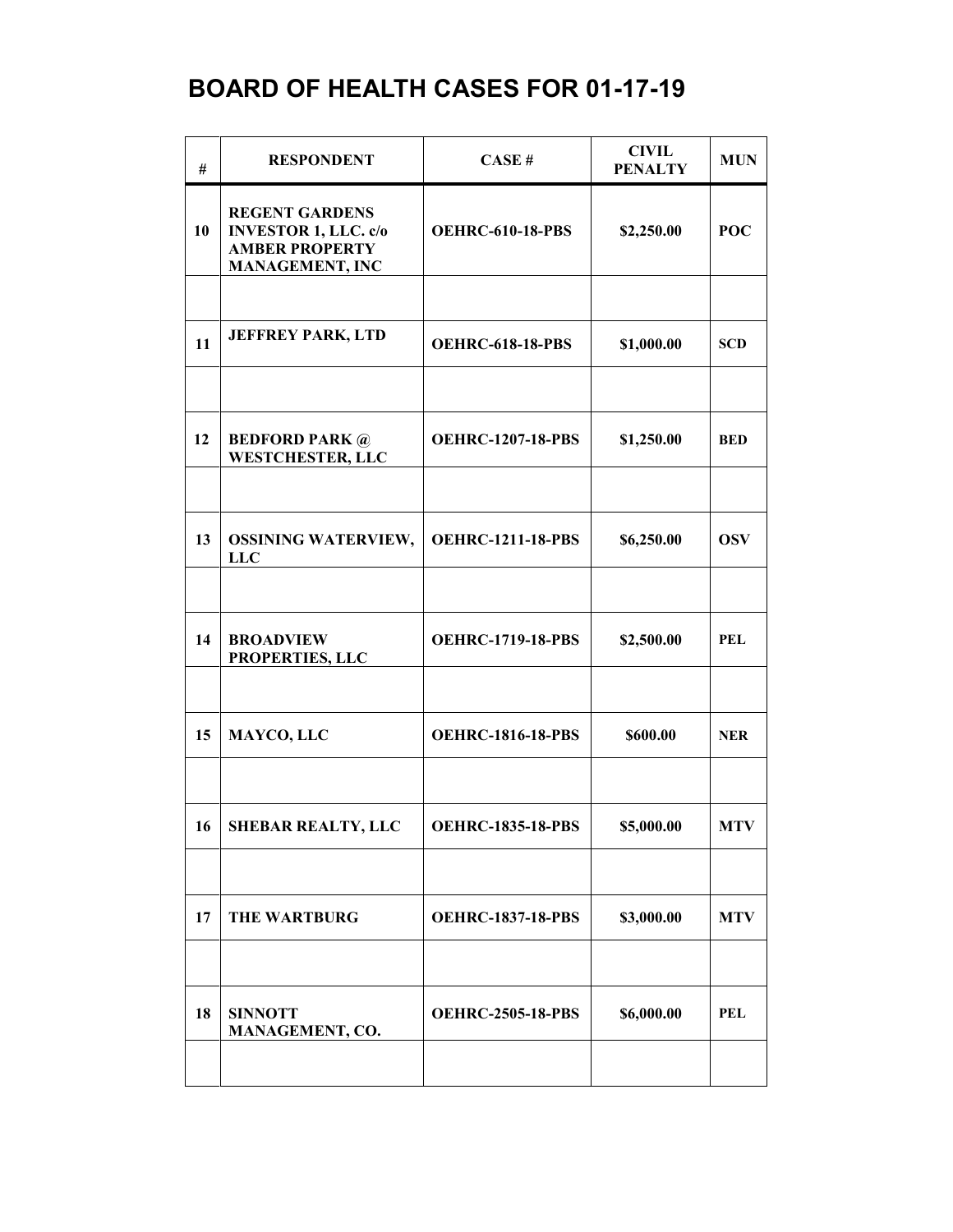| #  | <b>RESPONDENT</b>                                                                 | CASE#                    | <b>CIVIL</b><br><b>PENALTY</b> | <b>MUN</b> |
|----|-----------------------------------------------------------------------------------|--------------------------|--------------------------------|------------|
| 19 | <b>BRONXVILLE</b><br><b>HAMPSHIRE</b><br><b>RESIDENCES</b>                        | <b>OEHRC-2531-18-PBS</b> | \$300.00                       | <b>BRX</b> |
|    |                                                                                   |                          |                                |            |
| 20 | <b>GARSON</b><br><b>MANAGEMENT CO. LLC</b>                                        | <b>OEHRC-2540-18-PBS</b> | \$300.00                       | <b>BRX</b> |
|    |                                                                                   |                          |                                |            |
| 21 | <b>GARTH WOODS</b><br><b>OWNER'S, CORP</b>                                        | <b>OEHRC-2541-18-PBS</b> | \$1,000.00                     | <b>SCD</b> |
|    |                                                                                   |                          |                                |            |
| 22 | MGH CO., LLC                                                                      | <b>OEHRC-5006-18-PBS</b> | \$5,200.00                     | WHP        |
|    |                                                                                   |                          |                                |            |
| 23 | <b>MARLENA BROSNAN</b>                                                            | <b>PHP-357-18-AV</b>     | \$100.00                       | <b>OSV</b> |
|    |                                                                                   |                          |                                |            |
| 24 | <b>TOWN OF POUND</b><br><b>RIDGE</b>                                              | PHP-7297-18-DC           | \$300.00                       | POU        |
|    |                                                                                   |                          |                                |            |
| 25 | <b>NATIONAL</b><br><b>ASSOCIATION OF</b><br><b>BLESSED</b><br><b>BILLIONAIRES</b> | PHP-7690-18-DC           | \$300.00                       | <b>NER</b> |
|    |                                                                                   |                          |                                |            |
| 26 | <b>CAMP KIRYAS PUPA</b>                                                           | PHP-7841-18-DC           | \$900.00                       | <b>OSV</b> |
|    |                                                                                   |                          |                                |            |
| 27 | NICOLE BRAKE/<br><b>BROOMSTICK</b><br><b>SWEETIES</b>                             | <b>PHP-7600-18-FSE</b>   | \$300.00                       | <b>WHP</b> |
|    |                                                                                   |                          |                                |            |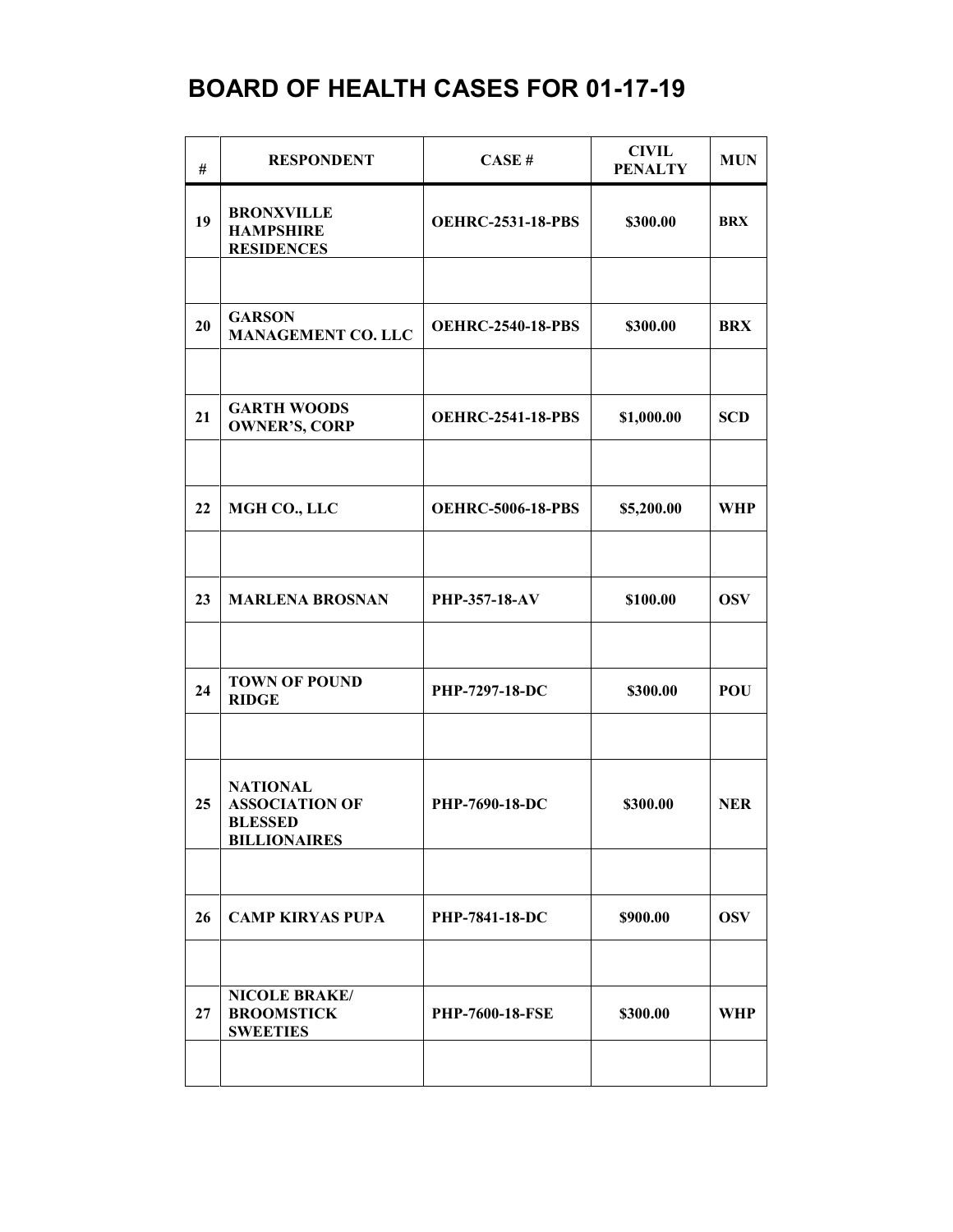| #  | <b>RESPONDENT</b>                                                                                        | CASE#                  | <b>CIVIL</b><br><b>PENALTY</b> | <b>MUN</b> |
|----|----------------------------------------------------------------------------------------------------------|------------------------|--------------------------------|------------|
| 28 | <b>3M RESTAURANT</b><br>GROUP, INC/808<br><b>SOCIAL</b>                                                  | PHP-7641-18-FSE        | \$1,800.00                     | <b>SCD</b> |
|    |                                                                                                          |                        |                                |            |
| 29 | <b>CATERING &amp; DESSERTS</b><br>BY BRADLEY, INC/<br><b>BRADLEY'S DESSERTS</b><br><b>&amp; CATERING</b> | PHP-7699-18-FSE        | \$600.00                       | LAR        |
|    |                                                                                                          |                        |                                |            |
| 30 | <b>QUEENS CITY SUPER</b><br><b>BUFFET, INC/ QUEENS</b><br><b>CITY SUPER BUFFET</b>                       | <b>PHP-7731-18-FSE</b> | \$1,100.00                     | <b>NER</b> |
|    |                                                                                                          |                        |                                |            |
| 31 | <b>LANGE'S LITTLE</b><br><b>STORE DELI, INC/</b><br><b>LANGES LITTLE STORE</b>                           | PHP-7835-18-FSE        | \$3,200.00                     | <b>NEC</b> |
|    |                                                                                                          |                        |                                |            |
| 32 | YESHIVA KEHILOTH<br><b>YAKOV</b>                                                                         | <b>PHP-7842-18-FSE</b> | \$2,700.00                     | <b>OSV</b> |
|    |                                                                                                          |                        |                                |            |
| 33 | NEW HO HO<br><b>RESTAURANT, INC/</b><br><b>NEW HOHO</b><br><b>RESTAURANT</b>                             | <b>PHP-7843-18-FSE</b> | \$3,900.00                     | YON        |
|    |                                                                                                          |                        |                                |            |
| 34 | <b>EDWARD CHINCHAR</b>                                                                                   | PHP-7583-18-HSG        | \$1,250.00                     | YON        |
|    |                                                                                                          |                        |                                |            |
| 35 | <b>FRANCISCA QUIROA DE</b><br><b>CALDERON</b>                                                            | PHP-6040-17-LD         | \$2,500.00                     | POC        |
|    |                                                                                                          |                        |                                |            |
| 36 | <b>FRANCISCA QUIROA DE</b><br><b>CALDERON</b>                                                            | <b>PHP-6053-17-LD</b>  | \$2,000.00                     | POC        |
|    |                                                                                                          |                        |                                |            |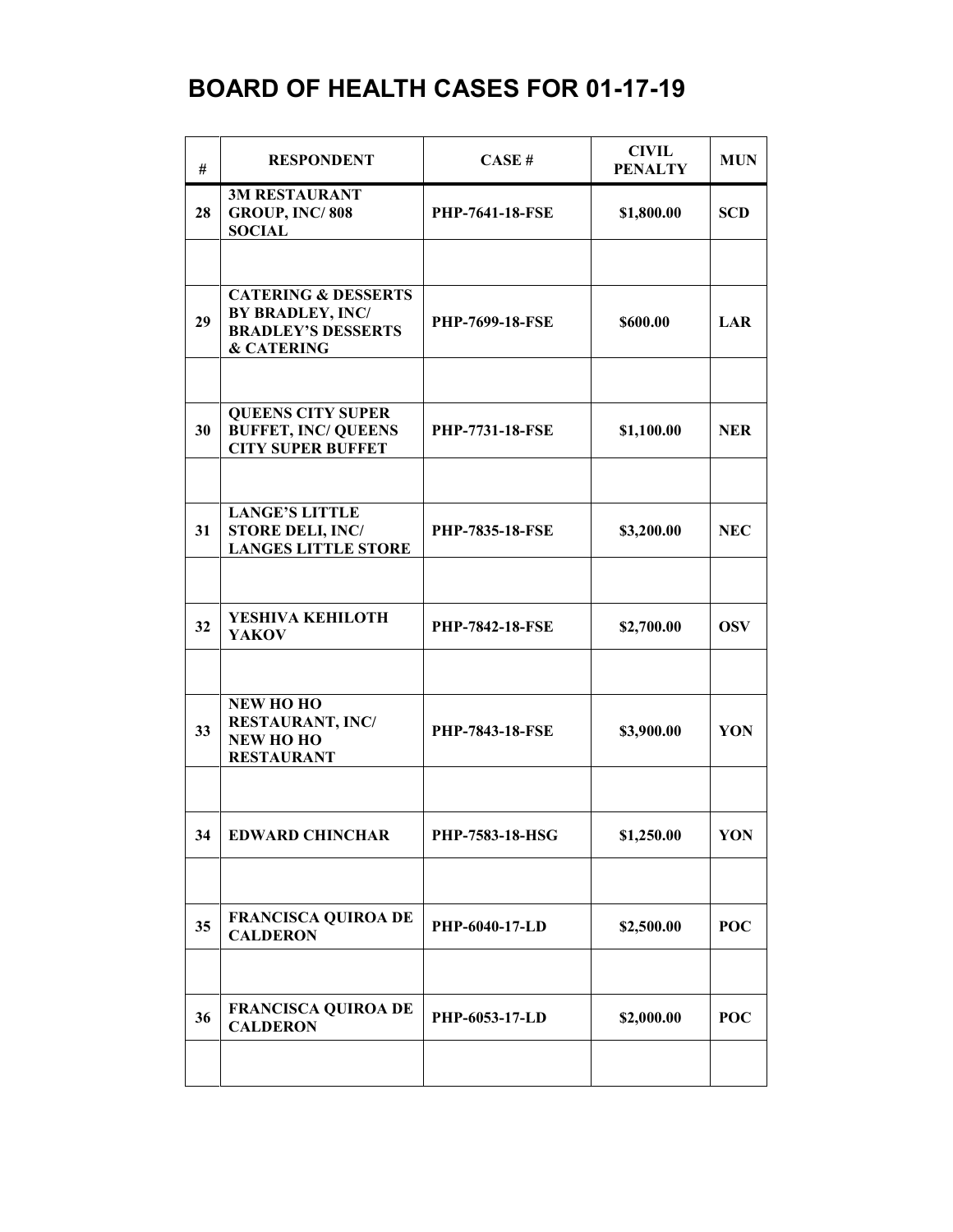| #  | <b>RESPONDENT</b>                                                                                         | CASE#                   | <b>CIVIL</b><br><b>PENALTY</b> | <b>MUN</b> |
|----|-----------------------------------------------------------------------------------------------------------|-------------------------|--------------------------------|------------|
| 37 | TSI SOMERS, INC/NEW<br><b>TORK SPORTS CLUB</b>                                                            | <b>PHP-7449-18-SPI</b>  | \$1,600.00                     | <b>SOM</b> |
|    |                                                                                                           |                         |                                |            |
| 38 | <b>TOWN OF POUND</b><br><b>RIDGE/COMPETITION</b><br><b>POOL</b>                                           | PHP-7298-18-SPO         | \$100.00                       | <b>POU</b> |
|    |                                                                                                           |                         |                                |            |
| 39 | 665-675 APARTMENTS,<br>CORP/665-675<br><b>APARTMENTS POOL</b>                                             | <b>PHP-7490-18-SPO</b>  | \$300.00                       | <b>NER</b> |
|    |                                                                                                           |                         |                                |            |
| 40 | <b>ST. ANDREWS</b><br><b>HOMEOWNERS ASSOC/</b><br><b>ST ANDREWS H.O.A</b><br><b>POOL</b>                  | PHP-7586-18-SPO         | \$400.00                       | <b>HAS</b> |
|    |                                                                                                           |                         |                                |            |
| 41 | <b>BEACON HILLESTATES</b><br><b>CO-OPERATIVE, INC/</b><br><b>BEACON HILL ESTATES</b><br><b>CO-OP POOL</b> | <b>PHP-7587-18-SPO</b>  | \$600.00                       | DBF        |
|    |                                                                                                           |                         |                                |            |
| 42 | <b>LAKESIDE FIELD CLUB,</b><br><b>INC/LAKESIDE FIELD</b><br><b>CLUB WADING POOL</b>                       | PHP-7804-18-SPO         | \$1,700.00                     | <b>NSM</b> |
|    |                                                                                                           |                         |                                |            |
| 43 | YORKTOWN REALTY,<br><b>LLC/TRUMP PARK</b><br><b>RESIDENCES POOL</b>                                       | PHP-7805-18-SPO         | \$600.00                       | <b>YTN</b> |
|    |                                                                                                           |                         |                                |            |
| 44 | <b>BOBO'S CAFÉ, LLC/</b><br><b>BOBO'S CAFÉ -</b><br><b>YORKTOWN FEAST OF</b><br><b>SAN GENNARO</b>        | <b>PHP-7748-18-TFSE</b> | \$600.00                       | <b>YTN</b> |
|    |                                                                                                           |                         |                                |            |